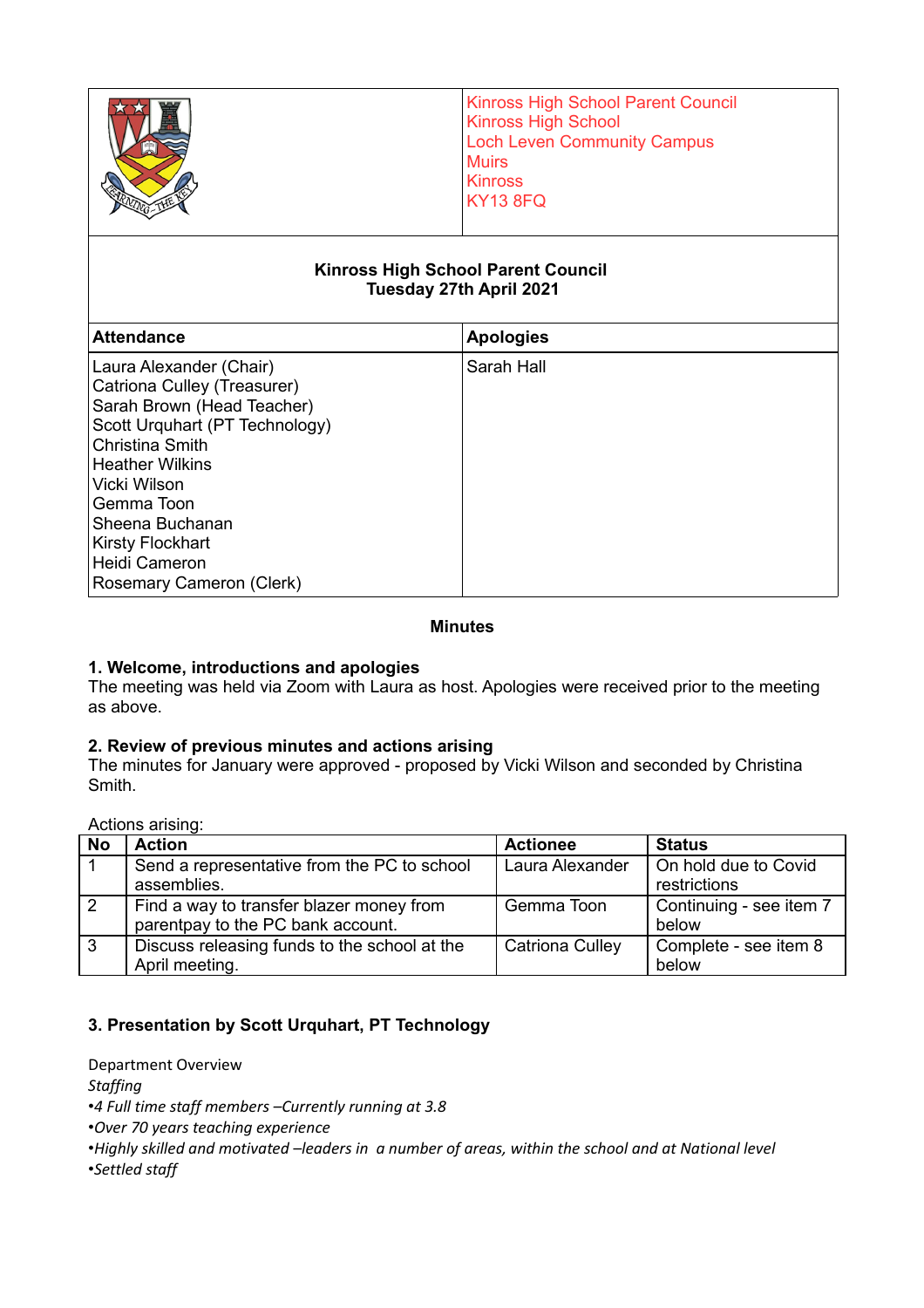*Subjects on offer* •*Graphic Communication from Nat5-Advanced Higher* •*Design & Manufacture from NAT5 –Higher* •*Practical woodworking at NAT5 level* •*Design Engineer Construct –Level 1 & Level 2* •*S2 Technology Electives*

*Ethos* •*Creative* •*Restorative*

•*Solution focussed*

*Clubs & Cross Curricular links*

•*After school study sessions*

•*Design Ventura* 

•*Crafting club*

•*Staff involvement in DofE*

•*Support of the school shows*

•*Awards evenings*

•*Technologies Ambassadors*

*Highlights*

•*SQA Attainment*

•*Attainment maintained (A-D) at over 93% across all subjects and levels*

•*Attainment continues to be above local and national figures*

•*Broadened the range of levels presented*

•*DEC first presentation* 

•*Extremely high standard of work across both levels*

•*Effort required by pupils to complete the assignment was huge*

•*Further developed links with feeder Primary schools*

•Links with *KPS & MPS*

*Next steps*

•*Further development of Digital Learning Environment* •*Maintain Staff & Pupils well being* •*Explore SQA alternatives for DEC type subject*

Covid Recovery *Making the best of things….. there are positives in every situation* •*Adapting our environment* •*Rearranged the layout of the rooms* •*Accessed research from national bodies to help us plan adapted courses* •*August –October* •*Keeping a sense of normality…….* •*Enhanced cleansing of tools and PPE* •*Adapted presentation methods* •*October -January* •*Redesigned courses* •*Strict physical distancing* •*January………. Still learning*  •*Live learning –Google Meet* •*Feeding Back -Google Mote* •*Mixture of presentation/engagement methods*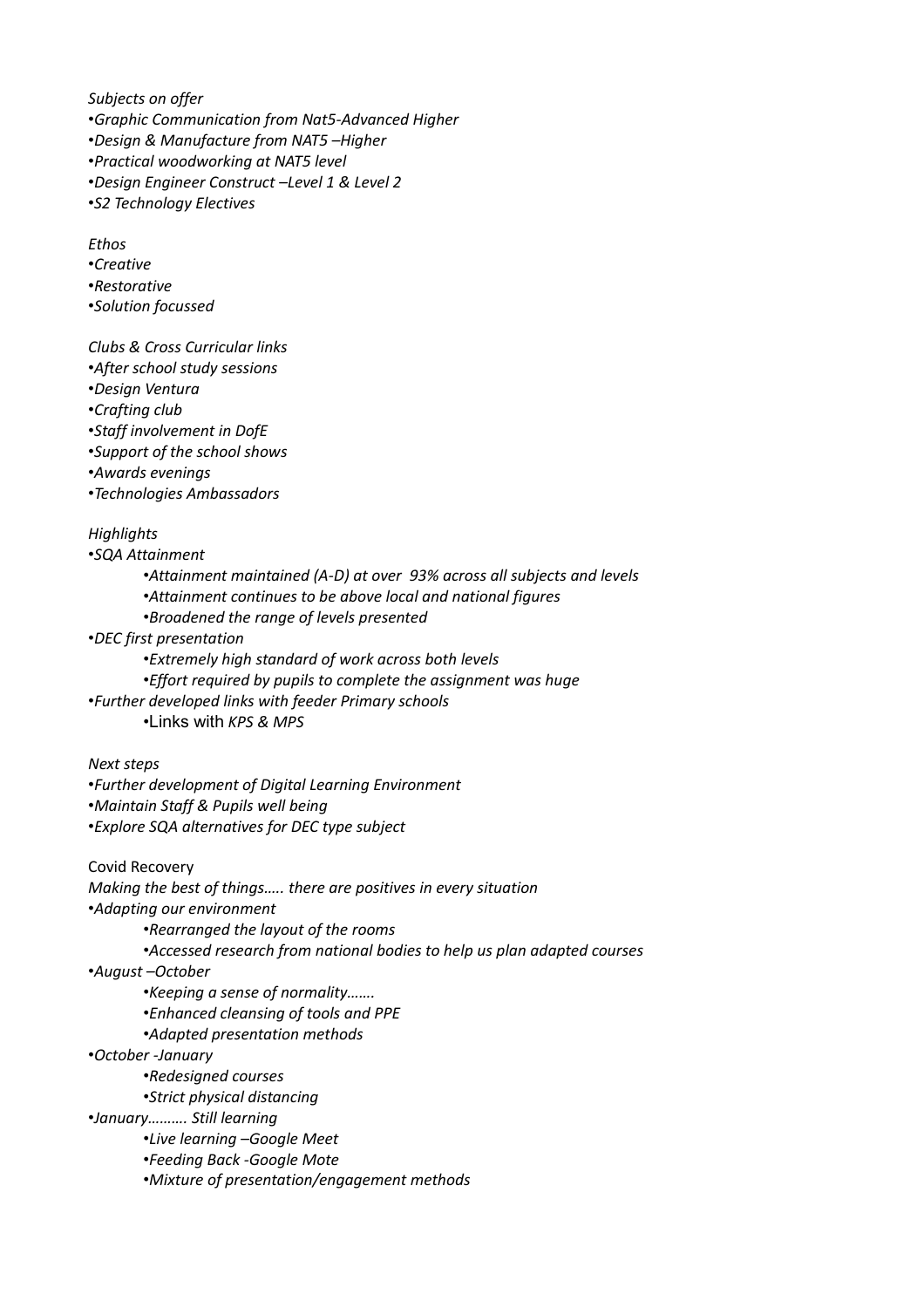#### Resources

*Recent investment has put us in a strong place*

•*Solidworks*

•*Industry Standard 3D modelling software*

•*Pupils in S4-6 can access this at home*

•*Access online qualifications*

•*Gives pupils a head start when they move onto Further or Higher Education*

•*PC helped fund this*

•*Serif Suite*

•*Desktop publishing package–used in Computing & BusEd*

•*New version has gone to a subscription service–unsure if our IT will cope with processing demands* •*Promethean Screens and Monitoring Software*

•*Large screens allow staff to project demos*

•*Vayon Software (to be installed) allows staff to monitor pupil PCs remotely*

# **4. Head Teacher's Report**

#### **Staffing**

New/Returning staff this term

Mrs Burgess PT Guidance (Wed -Fri)

Ms Tranmer Teacher Maths

Mrs McChonach Teacher Technology

Mr Yeaman Teacher Chemistry

New Appointees from August

Miss Wallace 0.6FTE Teacher Art (current probationer)

Mrs Baxter Teacher Home Economics (previously Art teacher)

Probationers (requested)

Mandarin and Drama

#### **Staffing 2021-22**

PKC staffing reductions (approx 4 FTE this year)

School roll capped

Changes to placing request policy has meant a reduced school roll

All this has led to a declining staff level (10 less teachers than 5 years ago) which in turn means fewer options to offer less popular subjects at National 5/Higher/Advanced Higher however there are some opportunities - free probationers and additional money for specific projects.

Lesley Caldwell will be transferring to Perth after the summer. There is less demand for music. There was too little demand for German in S4 for the course to go ahead although it is hoped that this will change next year.

# **Covid**

Requirement to physically distance removed however mask wearing will continue for some time. Testing take-up has been high.

Some activities still limited e.g. only indoor non-contact activities are allowed. Singing, music and drama are still restricted. Short local trips for outdoor learning are allowed but are unlikely to happen due to insurance issues.

Pupils who were shielding can now attend school.

Self-isolation due to contact with a Covid case is a particular risk to pupils in the senior phase. Covid mitigations are expected to continue even in level 2 and level 1 - event capacity limits, restrictions to excursions and expeditions on PKC advice and restrictions to indoor PE.

Parents are still not able to attend the campus.

# **ACM - Alternative Certification Model**

Stage 2 April-May - evidence gathering and quality assurance

Stage 3 End of May to 25 June - Learning and teaching concluded for certification purposes. Final stages of quality assurance.

Stage 4 By 25th June - submission of quality assured provisional results.

Stage 5 Results day 10th August - appeals process (to be advised)

**Stage 2/3 - a closer look**

Based on demonstrated attainment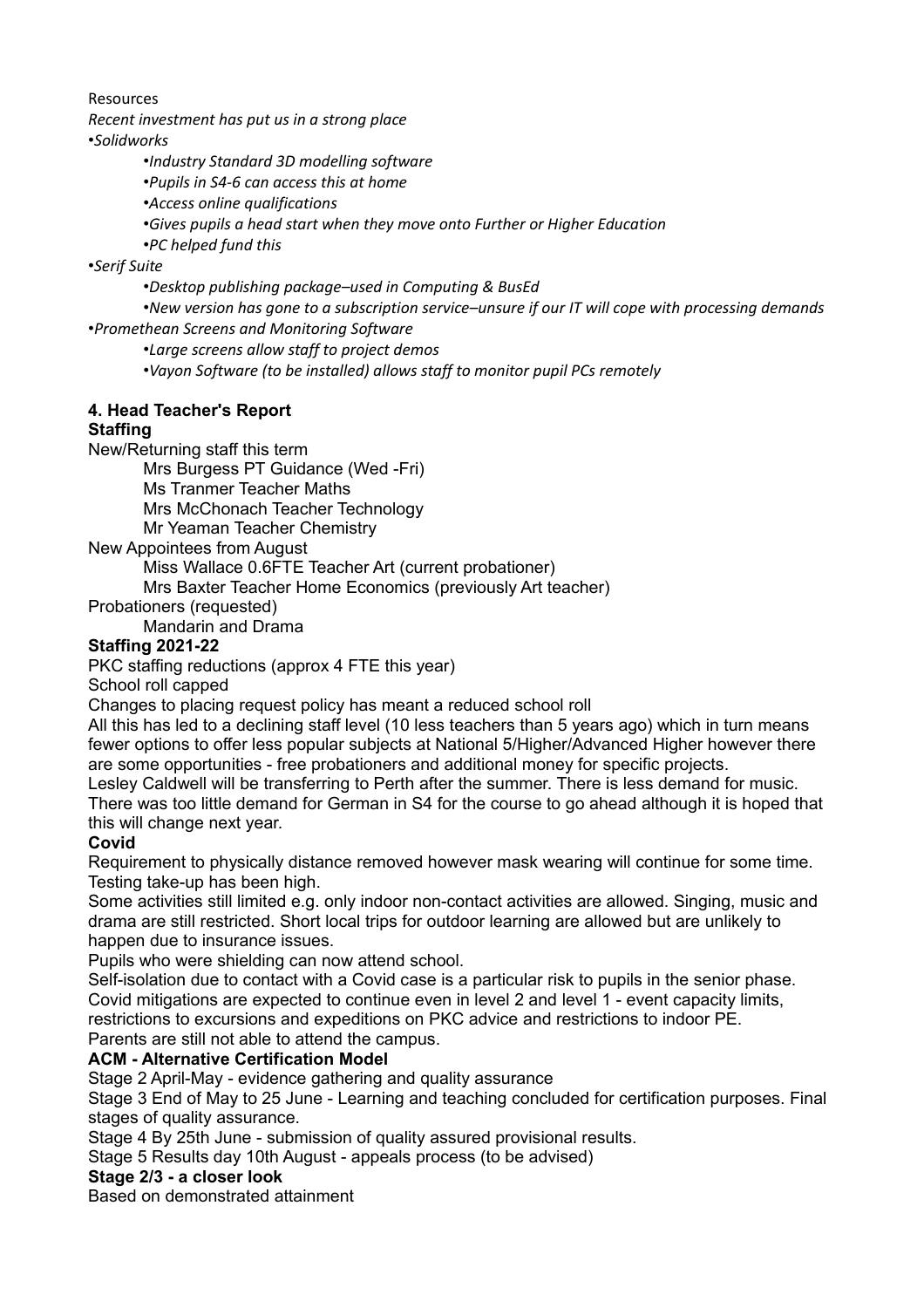Requires assessment evidence

Classroom based assessment spread over the term

5\* assessment opportunities are often chunked

Tracking reports provide formal progress report (14th May and June)

HMIe are undertaking inspection activity around ACM in PKC

Two assessment support days are being provided on 17th May and 1st June. The school will be closed for these days.

SQA to sample evidence from each school for subject specific feedback

SLT and LA quality assurance

#### **Results Service**

ACM aims to provide fair and credible results

Results day will be the 10th August

Appeal process available to ensure the demonstrated attainment has been appropriately graded Pupils will have the ability to directly appeal and the results service will be free of charge Consultation on the appeals process has been undertaken and the process will be advised in early May

Concern has been expressed about multiple assessments on the same day.

#### **Parent Council**

Mrs Brown gave an overview of the work of the Parent Council and encouraged people to consider becoming office bearers to replace the outgoing Chair and Treasurer, who were thanked for their contributions.

#### **5. Fundraising**

No progress can be made on fundraising at the moment due to Covid restrictions.

# **6. Planning**

Posts to be filled at the AGM in June are

Chair

Vice-chair

**Treasurer** 

Gemma Toon will help the transition for the new Treasurer as a signatory on the accounts. The current Chair and Treasurer will write short job descriptions. Action Laura Alexander and Catriona Culley. These will be circulated along with a request for nominations by the Clerk by mid-May. Action Rosemary Cameron. (Circulation to include the whole school via the school communications officer.)

Some meetings next year may need to be via Zoom. This will be funded by the PC if the new chair does not have the commercial version of Zoom.

#### **7. Blazer Sales Update**

The school has the money for 25 blazers in Parentpay and has done a stock take but this does not match the number of blazers sold. Action Gemma Toon to query this. We are due a payment from the school. New stock will be arriving soon. The school office will continue to sell blazers for us. There is no transition this year which is generally the big sales time and the date for resuming full school uniform is not definite yet. Both these things may impact sales. It was decided to keep the price at £40 per blazer at the moment.

#### **8. Finance Update**

Blazer account - £8027.44 with an invoice of £1215.50 outstanding and about £1000 for blazers due to come into the account from Parentpay.

General account - £2083.83.

It was decided to release £3000 of funds to the school. Action Catriona Culley to give the school a cheque.

# **9. AOB**

Date of next meeting: **Tuesday 15th June**